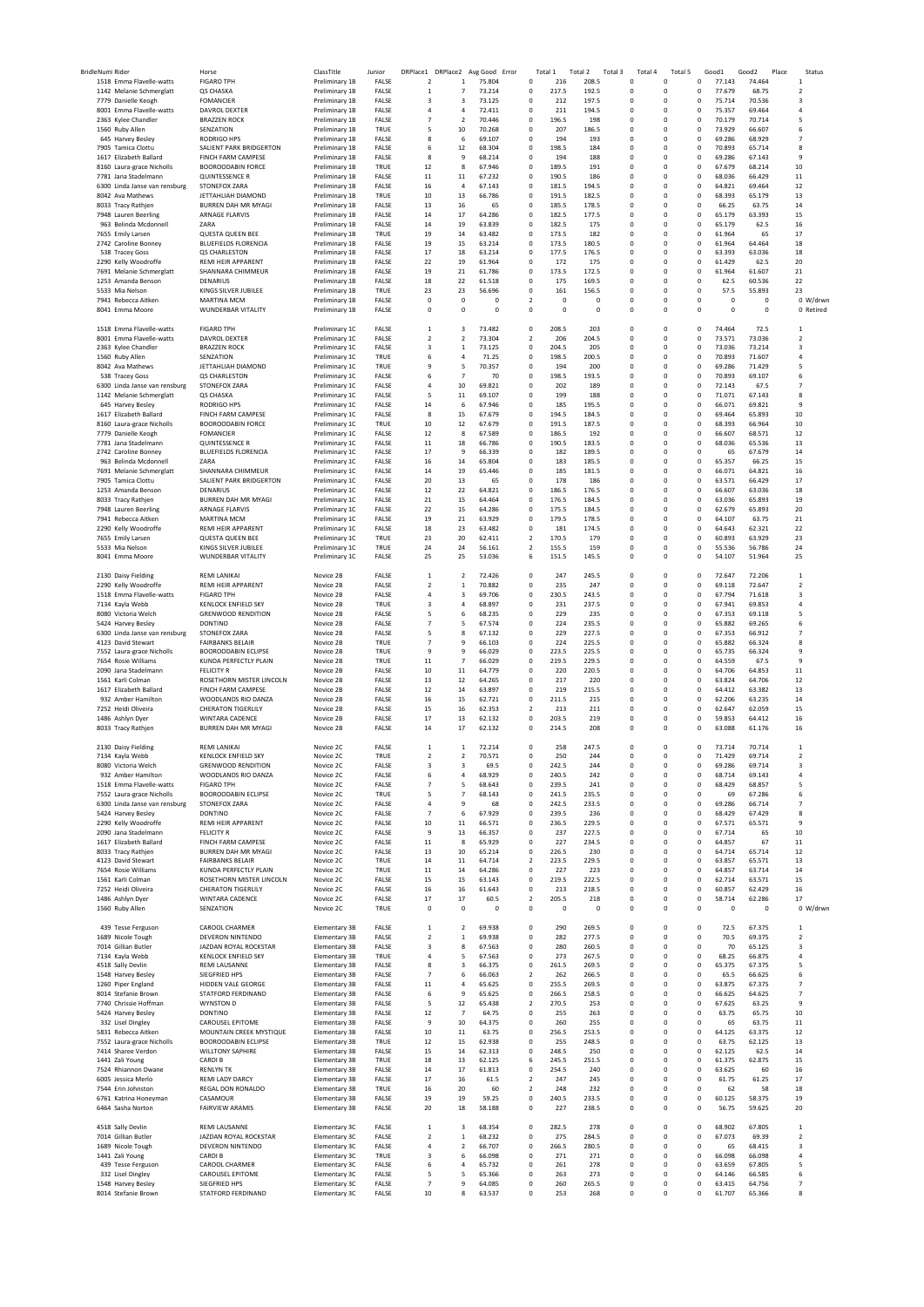| 7544 Erin Johnston        | REGAL DON RONALDO                         | Elementary 3C          | TRUE        | 9                        | 10             | 62.927           | 0                       | 255.5        | 260.5       | $^{\circ}$  | $^{\circ}$  | 0            | 62.317           | 63.537      | 9                                         |
|---------------------------|-------------------------------------------|------------------------|-------------|--------------------------|----------------|------------------|-------------------------|--------------|-------------|-------------|-------------|--------------|------------------|-------------|-------------------------------------------|
| 5424 Harvey Besley        | <b>DONTINO</b>                            | Elementary 3C          | FALSE       | 8                        | $11\,$         | 62.805           | $^{\circ}$              | 256          | 259         | $\mathbf 0$ | $\mathbf 0$ | 0            | 62.439           | 63.171      | 10                                        |
| 7134 Kayla Webb           | <b>KENLOCK ENFIELD SKY</b>                | Elementary 3C          | TRUE        | 13                       | $\overline{7}$ | 62.561           | $\mathbf 0$             | 244.5        | 268.5       | $\mathbf 0$ | $\mathbf 0$ | 0            | 59.634           | 65.488      | $11\,$                                    |
| 7740 Chrissie Hoffman     | WYNSTON D                                 | Elementary 3C          | FALSE       | $11\,$                   | 13             | 62.134           | $\mathbf 0$             | 252          | 257.5       | $\mathbf 0$ | $\mathbf 0$ | 0            | 61.463           | 62.805      | 12                                        |
| 7552 Laura-grace Nicholls | <b>BOOROODABIN ECLIPSE</b>                | Elementary 3C          | TRUE        | 12                       | 14             | 61.28            | $\mathbf 0$             | 247          | 255.5       | $\mathbf 0$ | $\mathbf 0$ | 0            | 60.244           | 62.317      | 13                                        |
| 6761 Katrina Honeyman     | CASAMOUR                                  | Elementary 3C          | FALSE       | 17                       | 12             | 60.671           | $\mathbf 0$             | 239          | 258.5       | $\mathbf 0$ | $\mathbf 0$ | $\mathbf 0$  | 58.293           | 63.049      | 14                                        |
| 7414 Sharee Verdon        | <b>WILLTONY SAPHIRE</b>                   | Elementary 3C          | FALSE       | 14                       | 16             | 60.305           | $\mathbf 0$             | 244          | 250.5       | $\mathbf 0$ | $\mathbf 0$ | 0            | 59.512           | 61.098      | 15                                        |
|                           |                                           |                        |             |                          |                |                  |                         |              |             |             |             |              |                  |             |                                           |
| 6464 Sasha Norton         | <b>FAIRVIEW ARAMIS</b>                    | Elementary 3C          | FALSE       | 16                       | 17             | 59.634           | $^{\circ}$              | 241.5        | 247.5       | $\mathbf 0$ | $\mathbf 0$ | $\mathbf 0$  | 58.902           | 60.366      | 16                                        |
| 1260 Piper England        | <b>HIDDEN VALE GEORGE</b>                 | Elementary 3C          | FALSE       | 19                       | 15             | 59.573           | $\mathbf 0$             | 237          | 251.5       | $\mathbf 0$ | $\mathbf 0$ | $\mathbf 0$  | 57.805           | 61.341      | 17                                        |
| 5831 Rebecca Aitken       | MOUNTAIN CREEK MYSTIQUE                   | Elementary 3C          | FALSE       | 18                       | 18             | 59.085           | $\overline{2}$          | 238          | 246.5       | $\mathbf 0$ | $\mathbf 0$ | $\mathbf 0$  | 58.049           | 60.122      | 18                                        |
| 6005 Jessica Merlo        | <b>REMI LADY DARCY</b>                    | Elementary 3C          | FALSE       | 15                       | 19             | 58.354           | $\overline{2}$          | 242          | 236.5       | $\mathbf 0$ | $\mathbf 0$ | $\mathbf 0$  | 59.024           | 57.683      | 19                                        |
|                           |                                           |                        |             |                          |                |                  |                         |              |             |             |             |              |                  |             |                                           |
| 7529 Matthew Lord         | <b>REMI VIGNERON</b>                      | Medium 4B              | FALSE       | $\,$ 1                   | 1              | 73.176           | 0                       | 269.5        | 272         | 273         | 0           | 0            | 72.838           | 73.514      | $\mathbf 1$                               |
| 307 Emma Flavelle-watts   | D ARTAGNAN TPH                            | Medium 4B              | FALSE       | $\overline{\mathbf{c}}$  | $\overline{2}$ | 71.959           | 0                       | 266          | 266.5       | 276.5       | 0           | 0            | 71.892           | 72.027      | $\overline{2}$                            |
| 4518 Sally Devlin         | REMI LAUSANNE                             | Medium 4B              | FALSE       | 4                        | 3              | 68.514           | 0                       | 251          | 256         | 249         | 0           | 0            | 67.838           | 69.189      | 3                                         |
| 63 Ricky Macmillan        | <b>DEHERE TLF</b>                         | Medium 4B              | FALSE       | 3                        | 5              | 68.108           | 0                       | 253          | 251         | 264         | 0           | 0            | 68.378           | 67.838      | 4                                         |
| 6320 Emma Flavelle-watts  | <b>SAN FAMA</b>                           | Medium 4B              | FALSE       | 5                        | 8              | 66.486           | 0                       | 249.5        | 242.5       | 256.5       | 0           | 0            | 67.432           | 65.541      | 5                                         |
| 5841 Harvey Besley        | <b>REMI LORD DARCY</b>                    | Medium 4B              | FALSE       | 6                        | $\overline{7}$ | 65.946           | $\mathbf 0$             | 243          | 245         | 239.5       | $\mathbf 0$ | 0            | 65.676           | 66.216      | 6                                         |
| 439 Tesse Ferguson        | <b>CAROOL CHARMER</b>                     | Medium 4B              | FALSE       | 10                       | $\overline{4}$ | 65.541           | $\mathbf 0$             | 232.5        | 252.5       | 251         | $\mathbf 0$ | 0            | 62.838           | 68.243      | 7                                         |
| 4654 Harvey Besley        | AMBERWOOD PARK STEDINGTON                 | Medium 4B              | FALSE       | $\overline{7}$           | 8              | 65.203           | 0                       | 240          | 242.5       | 241.5       | $\mathbf 0$ | 0            | 64.865           | 65.541      | 8                                         |
| 6575 Arabella Eagles      | <b>JAYBEE CABOCHON</b>                    | Medium 4B              | TRUE        | 10                       | 6              | 64.662           | $\mathbf 0$             | 232.5        | 246         | 233.5       | $\mathbf 0$ | $\pmb{0}$    | 62.838           | 66.486      | 9                                         |
| 7106 Julie Bland          | <b>PROMINENCE</b>                         | Medium 4B              | FALSE       | 9                        | $11\,$         | 64.662           | $^{\circ}$              | 237          | 241.5       | 266.5       | $\mathbf 0$ | $\pmb{0}$    | 64.054           | 65.27       | 9                                         |
| 5710 Ella Jacobs          |                                           |                        | TRUE        | 8                        | 19             | 64.189           | $\mathbf 0$             | 239          | 236         | 235         | $\mathbf 0$ | $\pmb{0}$    | 64.595           | 63.784      | 11                                        |
|                           | KALAHARI                                  | Medium 4B              |             |                          |                |                  |                         |              |             |             |             |              |                  |             |                                           |
| 7288 Nina Lucas           | DON AMOUR                                 | Medium 4B              | FALSE       | 10                       | 10             | 64.122           | $^{\circ}$              | 232.5        | 242         | 230         | $\mathbf 0$ | 0            | 62.838           | 65.405      | 12                                        |
| 6722 Nicolette Cavit      | <b>HP CHARLIE BROWN</b>                   | Medium 4B              | FALSE       | 13                       | 13             | 63.851           | $\mathcal{P}$           | 232          | 240.5       | 239         | $\mathbf 0$ | $\mathbf 0$  | 62.703           | 65          | 13                                        |
| 6376 Anne Mcdiarmid       | <b>GLENVIEW ARRAN DANCER</b>              | Medium 4B              | FALSE       | 15                       | 16             | 63.108           | $\overline{2}$          | 230          | 237         | 255         | $^{\circ}$  | 0            | 62.162           | 64.054      | 14                                        |
| 6832 Brooke Flesser       | KINNORDY GR RUDY                          | Medium 4B              | TRUE        | 14                       | 20             | 62.905           | $\mathbf 0$             | 230.5        | 235         | 237.5       | $\mathbf 0$ | 0            | 62.297           | 63.514      | 15                                        |
| 7544 Erin Johnston        | REGAL DON RONALDO                         | Medium 4B              | TRUE        | 18                       | 14             | 62.905           | $\mathbf 0$             | 226.5        | 239         | 235.5       | $\mathbf 0$ | 0            | 61.216           | 64.595      | 15                                        |
| 392 Mikaela Pohlner       | DUSTY RIVERS Q WOOD                       | Medium 4B              | TRUE        | 16                       | 18             | 62.838           | $\overline{\mathbf{c}}$ | 228.5        | 236.5       | 230         | $\mathbf 0$ | 0            | 61.757           | 63.919      | 17                                        |
| 2629 Melanie Schmerglatt  | <b>FINCHTON</b>                           | Medium 4B              | FALSE       | 22                       | 12             | 62.635           | $\mathbf 0$             | 222.5        | 241         | 245         | $\mathbf 0$ | 0            | 60.135           | 65.135      | 18                                        |
| 7226 Sara Seagrave        | <b>BREEZE FIRST MATE</b>                  | Medium 4B              | FALSE       | 21                       | 15             | 62.5             | $\mathbf 0$             | 224.5        | 238         | 220.5       | $\mathbf 0$ | 0            | 60.676           | 64.324      | 19                                        |
| 7312 Karen Crommelin      | ELITE RAPHAEL                             | Medium 4B              | FALSE       | 19                       | 21             | 61.959           | $\mathbf 0$             | 225          | 233.5       | 228         | $\mathbf 0$ | 0            | 60.811           | 63.108      | 20                                        |
| 6187 Chloe Mcdonnell      | <b>FAIRBANKS SAMBA</b>                    | Medium 4B              | FALSE       | 17                       | 22             | 61.892           | $\mathbf 0$             | 227          | 231         | 229.5       | $\mathbf 0$ | $\pmb{0}$    | 61.351           | 62.432      | 21                                        |
| 7580 Jade Wilkinson       | FLEUR DE RHENANIE                         | Medium 4B              | TRUE        | 23                       | 16             | 61.081           | $\mathbf 0$             | 215          | 237         | 218.5       | $\mathbf 0$ | $\mathbf 0$  | 58.108           | 64.054      | 22                                        |
| 7058 Kelly Mcgregor       | <b>MYSTIC PARK CARTIER</b>                | Medium 4B              | FALSE       | 24                       | 23             | 60               | $\mathbf 0$             | 214          | 230         | 213         | $\mathbf 0$ | $\mathbf 0$  | 57.838           | 62.162      | 23                                        |
| 7852 Zara-iane Mead       | <b>ENGEL DOTTIE</b>                       | Medium 4B              | <b>TRUE</b> | 19                       | 25             | 59.865           | 0                       | 225          | 218         | 222.5       | 0           | 0            | 60.811           | 58.919      | 24                                        |
| 5664 Keith Smith          | ROYAL RIAS BERLIN                         | Medium 4B              | FALSE       | 25                       | 24             | 57.703           | $^{\circ}$              | 208          | 219         | 214         | $^{\circ}$  | 0            | 56.216           | 59.189      | 25                                        |
| 7699 Aila Garth           | <b>BELLAIRE COBRA</b>                     | Medium 4B              | TRUE        | 0                        | 0              |                  |                         |              |             |             |             |              |                  |             | $\mathbf 0$                               |
|                           |                                           |                        |             |                          |                |                  |                         |              |             |             |             |              |                  |             |                                           |
|                           |                                           |                        |             |                          | $\mathbf{1}$   |                  |                         |              |             | 0           |             | 0            |                  |             | $\mathbf 1$                               |
| 7529 Matthew Lord         | <b>REMI VIGNERON</b>                      | Medium 4C              | FALSE       | 2                        |                | 72.115           | 0                       | 277.5        | 285         |             | 286         |              | 71.154           | 73.077      |                                           |
| 63 Ricky Macmillan        | <b>DEHERE TLF</b>                         | Medium 4C              | FALSE       | 3                        | $\overline{2}$ | 70.577           | 0                       | 274.5        | 276         | $\mathbf 0$ | 275         | 0            | 70.385           | 70.769      | $\overline{\mathbf{2}}$                   |
| 2629 Melanie Schmerglatt  | <b>FINCHTON</b>                           | Medium 4C              | FALSE       | $\mathbf{1}$             | $\overline{3}$ | 69.744           | $\mathbf 0$             | 278          | 266         | $\mathbf 0$ | 262         | 0            | 71.282           | 68.205      | 3                                         |
| 439 Tesse Ferguson        | CAROOL CHARMER                            | Medium 4C              | FALSE       | 5                        | 10             | 67.179           | $\mathbf 0$             | 267.5        | 256.5       | $\mathbf 0$ | 259         | 0            | 68.59            | 65.769      | $\overline{4}$                            |
| 7106 Julie Bland          | PROMINENCE                                | Medium 4C              | FALSE       | 4                        | $11\,$         | 67.179           | $\mathbf 0$             | 268.5        | 255.5       | $\mathbf 0$ | 251         | 0            | 68.846           | 65.513      | $\overline{4}$                            |
| 7312 Karen Crommelin      | <b>ELITE RAPHAEL</b>                      | Medium 4C              | FALSE       | 8                        | $\overline{4}$ | 67.051           | $^{\circ}$              | 261          | 262         | $\mathbf 0$ | 254.5       | $\mathbf 0$  | 66.923           | 67.179      | 6                                         |
| 307 Emma Flavelle-watts   | <b>D ARTAGNAN TPH</b>                     | Medium 4C              | FALSE       | 6                        | $\overline{7}$ | 66.667           | $\mathbf 0$             | 262          | 258         | $\pmb{0}$   | 265         | $\mathbf 0$  | 67.179           | 66.154      | $\overline{7}$                            |
| 6722 Nicolette Cavit      | <b>HP CHARLIE BROWN</b>                   | Medium 4C              | FALSE       | $11\,$                   | 5              | 66.603           | $\mathbf 0$             | 258.5        | 261         | $\pmb{0}$   | 252.5       | $\mathbf 0$  | 66.282           | 66.923      | 8                                         |
| 4518 Sally Devlin         | <b>REMI LAUSANNE</b>                      | Medium 4C              | FALSE       | 10                       | 6              | 66.538           | $\mathbf 0$             | <b>259</b>   | 260         | $\mathbf 0$ | 251.5       | $\mathbf 0$  | 66.41            | 66.667      | 9                                         |
| 7580 Jade Wilkinson       | FLEUR DE RHENANIE                         | Medium 4C              | <b>TRUE</b> | 9                        | 8              | 66.346           | $^{\circ}$              | 260          | 257.5       | $\mathbf 0$ | 263         | 0            | 66.667           | 66.026      | 10                                        |
| 5710 Ella Jacobs          | KALAHARI                                  | Medium 4C              | TRUE        | 13                       | $\mathbf{q}$   | 65.705           | $^{\circ}$              | 255.5        | 257         | $\mathbf 0$ | 259         | $\mathbf 0$  | 65.513           | 65.897      | 11                                        |
| 6575 Arabella Eagles      | JAYBEE CABOCHON                           | Medium 4C              | TRUE        | 6                        | 16             | 65.064           | $^{\circ}$              | 262          | 245.5       | $\mathbf 0$ | 262.5       | 0            | 67.179           | 62.949      | 12                                        |
| 6832 Brooke Flesser       | <b>KINNORDY GR RUDY</b>                   | Medium 4C              | TRUE        | 14                       | 14             | 64.359           | $\overline{\mathbf{c}}$ | 252          | 250         | 0           | 252.5       | 0            | 64.615           | 64.103      | 13                                        |
| 5841 Harvey Besley        | REMI LORD DARCY                           | Medium 4C              | FALSE       | 16                       | 13             | 63.974           | $\overline{2}$          | 248.5        | 250.5       | $\mathbf 0$ | 262         | 0            | 63.718           | 64.231      | 14                                        |
| 6320 Emma Flavelle-watts  | <b>SAN FAMA</b>                           | Medium 4C              | FALSE       | 19                       | 12             | 63.59            | 0                       | 241          | 255         | 0           | 238.5       | 0            | 61.795           | 65.385      | 15                                        |
| 7699 Aila Garth           | <b>BELLAIRE COBRA</b>                     | Medium 4C              | TRUE        | 12                       | 18             | 63.59            | $\mathbf 0$             | 256          | 240         | $\mathbf 0$ | 266         | 0            | 65.641           | 61.538      | 15                                        |
| 4654 Harvey Besley        | AMBERWOOD PARK STEDINGTON                 | Medium 4C              | FALSE       | 17                       | 15             | 62.885           | $\mathbf 0$             | 244          | 246.5       | $\mathbf 0$ | 248.5       | 0            | 62.564           | 63.205      | 17                                        |
| 6376 Anne Mcdiarmid       | <b>GLENVIEW ARRAN DANCER</b>              | Medium 4C              | FALSE       | 18                       | 17             | 62.5             | 2                       | 243.5        | 244         | $\mathbf 0$ | 251         | 0            | 62.436           | 62.564      | 18                                        |
|                           |                                           |                        |             |                          |                |                  |                         |              |             |             |             |              |                  |             |                                           |
| 6187 Chloe Mcdonnell      | <b>FAIRBANKS SAMBA</b>                    | Medium 4C              | FALSE       | 15                       | 21             | 61.667           | $^{\circ}$              | 251          | 230         | $\mathbf 0$ | 238.5       | $\mathbf 0$  | 64.359           | 58.974      | 19                                        |
| 7544 Erin Johnston        | <b>REGAL DON RONALDO</b>                  | Medium 4C              | TRUE        | 19                       | 22             | 60.192<br>58.974 | $\overline{2}$          | 241          | 228.5       | $\mathbf 0$ | $^{\circ}$  | $\mathbf 0$  | 61.795           | 58.59       | 20                                        |
| 392 Mikaela Pohlner       | DUSTY RIVERS Q WOOD                       | Medium 4C              | TRUE        |                          |                |                  |                         | 227          | 233         |             | 239         | $\mathbf 0$  |                  | 59.744      |                                           |
|                           |                                           |                        |             | 25                       | 19             |                  | $^{\circ}$              |              |             | $\mathbf 0$ |             |              | 58.205           |             | 21                                        |
| 7226 Sara Seagrave        | <b>BREEZE FIRST MATE</b>                  | Medium 4C              | FALSE       | 22                       | 24             | 58.718           | 0                       | 231          | 227         | 0           | 222.5       | 0            | 59.231           | 58.205      | 22                                        |
| 7288 Nina Lucas           | <b>DON AMOUR</b>                          | Medium 4C              | FALSE       | 24                       | 22             | 58.718           | 0                       | 229.5        | 228.5       | 0           | $^{\circ}$  | 0            | 58.846           | 58.59       | 22                                        |
| 7852 Zara-jane Mead       | <b>ENGEL DOTTIE</b>                       | Medium 4C              | TRUE        | 21                       | 25             | 58.718           | $\overline{2}$          | 232.5        | 225.5       | 0           | 243.5       | 0            | 59.615           | 57.821      | 22                                        |
| 7058 Kelly Mcgregor       | <b>MYSTIC PARK CARTIER</b>                | Medium 4C              | FALSE       | 23                       | 26             | 58.269           | 0                       | 230.5        | 224         | 0           | 239.5       | 0            | 59.103           | 57.436      | 25                                        |
| 5664 Keith Smith          | ROYAL RIAS BERLIN                         | Medium 4C              | FALSE       | 26                       | 20             | 57.628           | 0                       | 219          | 230.5       | 0           | 222.5       | 0            | 56.154           | 59.103      | 26                                        |
|                           |                                           |                        |             |                          |                |                  |                         |              |             |             |             |              |                  |             |                                           |
|                           |                                           |                        | FALSE       |                          |                | 71.486           | $^{\circ}$              |              |             |             | $\mathbf 0$ |              |                  | 72.297      | $\mathbf 1$                               |
| 7529 Matthew Lord         | <b>REMI VIGNERON</b><br><b>DEHERE TLF</b> | Advanced 5B            | FALSE       | $\,$ 1<br>$\overline{2}$ | $\,$ 1         | 70.743           | $^{\circ}$              | 261.5        | 267.5       | 272<br>263  | $\mathbf 0$ | 0            | 70.676           | 70.946      |                                           |
| 63 Ricky Macmillan        |                                           | Advanced 5B            | FALSE       | 3                        | $\overline{2}$ | 69.932           | $^{\circ}$              | 261<br>258.5 | 262.5       | 253.5       | $\mathbf 0$ | 0            | 70.541<br>69.865 | 70          | $\overline{2}$<br>$\overline{\mathbf{3}}$ |
| 339 Emma Flavelle-watts   | SCARLATTI MIO VSR                         | Advanced 5B            |             |                          | 3              |                  |                         |              | 259         |             |             | 0            |                  |             |                                           |
| 6962 Lucinda Peacey       | REVELWOOD OVALTINE                        | Advanced 5B            | FALSE       | 5                        | $\overline{4}$ | 65.541           | $^{\circ}$              | 246.5        | 238.5       | 245.5       | $\mathbf 0$ | $\mathbf 0$  | 66.622           | 64.459      | 4                                         |
| 6992 Vicki Gowland        | <b>FURSTIN LA JOER</b>                    | Advanced 5B            | FALSE       | 4                        | 6              | 65.473           | $\overline{2}$          | 252.5        | 232         | 238         | $\mathbf 0$ | $\mathbf 0$  | 68.243           | 62.703      | 5                                         |
| 6393 Danielle Keogh       | <b>FEDERATION</b>                         | Advanced 5B            | FALSE       | 5                        | 5              | 64.932           | $\mathbf 0$             | 246.5        | 234         | 246.5       | $\mathbf 0$ | $\mathbf 0$  | 66.622           | 63.243      | 6                                         |
| 7106 Julie Bland          | PROMINENCE                                | Advanced 5B            | FALSE       | 7                        | 8              | 64.392           | $\mathbf 0$             | 245.5        | 231         | 246         | $\Omega$    | 0            | 66.351           | 62.432      | $\overline{7}$                            |
| 6575 Arabella Eagles      | JAYBEE CABOCHON                           | Advanced 5B            | TRUE        |                          | S              | 63.919           | 0                       | 243.5        | 229.5       | 233         | $\Omega$    | <sup>0</sup> | 65.811           | 62.027      | 8                                         |
| 1576 Sally Collins        | EMU GULLY LIGHTNING RIDGE                 | Advanced 5B            | FALSE       | 10                       | 6              | 63.041           | $^{\circ}$              | 234.5        | 232         | 235.5       | $\mathbf 0$ | $\mathbf 0$  | 63.378           | 62.703      | 9                                         |
| 5787 Sarah Hancock        | BUCKWELL PARK GIRL POWER                  | Advanced 5B            | FALSE       | 9                        | $11\,$         | 61.959           | $\mathbf 0$             | 236.5        | 222         | 230         | 0           | 0            | 63.919           | 60          | 10                                        |
| 6376 Anne Mcdiarmid       | <b>GLENVIEW ARRAN DANCER</b>              | Advanced 5B            | FALSE       | $11\,$                   | 10             | 61.554           | $^{\circ}$              | 227.5        | 228         | 240.5       | $^{\circ}$  | 0            | 61.486           | 61.622      | $11\,$                                    |
| 7288 Nina Lucas           | DON AMOUR                                 | Advanced 5B            | FALSE       | 12                       | 12             | 60               | $\mathbf 0$             | 225          | 219         | 226         | $\mathbf 0$ | 0            | 60.811           | 59.189      | 12                                        |
| 7856 Olivia Farrell       | RIBBLETON FELIX                           | Advanced 5B            | TRUE        | 13                       | 13             | 57.703           | 0                       | 217.5        | 209.5       | 218.5       | $\mathbf 0$ | 0            | 58.784           | 56.622      | 13                                        |
| 2699 Matthew Lord         | DIAMOND JIVE                              | Advanced 5B            | FALSE       | $\mathbf 0$              | 0              | 67.905           | $\mathbf 0$             | 273          | 229.5       | 266.5       | $\mathbf 0$ | 0            | 73.784           | 62.027      | $\mathbf 0$                               |
| 7222 Arian Nijhuis        | IAGO N                                    | Advanced 5B            | FALSE       | 0                        | $\mathbf 0$    | $\mathbf 0$      | 6                       | $\mathbf 0$  | $\mathbf 0$ | $\mathbf 0$ | $\mathbf 0$ | $\mathbf 0$  | 0                | $\mathbf 0$ | 0 Elim                                    |
|                           |                                           |                        |             |                          |                |                  |                         |              |             |             |             |              |                  |             |                                           |
| 7529 Matthew Lord         | <b>REMI VIGNERON</b>                      | Advanced 5C            | FALSE       | $\mathbf{1}$             | 1              | 69.679           | $^{\circ}$              | 278          | 265.5       | $\mathbf 0$ | $\mathbf 0$ | $\pmb{0}$    | 71.282           | 68.077      | 1                                         |
| 63 Ricky Macmillan        | <b>DEHERE TLF</b>                         | Advanced 5C            | FALSE       | $\overline{2}$           | $\overline{2}$ | 68.269           | $\mathbf 0$             | 268          | 264.5       | $\mathbf 0$ | $^{\circ}$  | $\mathbf 0$  | 68.718           | 67.821      | $\overline{2}$                            |
| 7222 Arian Nijhuis        | <b>IAGON</b>                              | Advanced 5C            | FALSE       | 3                        | 4              | 65.513           | $\mathbf 0$             | 254.5        | 256.5       | $^{\circ}$  | $^{\circ}$  | $\mathbf 0$  | 65.256           | 65.769      | 3                                         |
|                           | <b>FEDERATION</b>                         | Advanced 5C            | FALSE       | 4                        | 3              | 65.256           | 0                       | 249.5        | 259.5       | 0           | $^{\circ}$  | 0            | 63.974           | 66.538      | 4                                         |
| 6393 Danielle Keogh       | <b>FURSTIN LA JOER</b>                    | Advanced 5C            | FALSE       | 7                        | 5              | 62.436           | 0                       |              | 250.5       | $^{\circ}$  | $^{\circ}$  | 0            | 60.641           | 64.231      | 5                                         |
| 6992 Vicki Gowland        |                                           |                        |             |                          |                |                  |                         | 236.5        |             |             |             |              |                  |             |                                           |
| 5787 Sarah Hancock        | BUCKWELL PARK GIRL POWER                  | Advanced 5C            | FALSE       | 8                        | 6              | 61.346           | 6                       | 234          | 244.5       | 0           | $^{\circ}$  | 0            | 60               | 62.692      | 6                                         |
| 6962 Lucinda Peacey       | REVELWOOD OVALTINE                        | Advanced 5C            | FALSE       | 6                        | 8              | 61.218           | 0                       | 241          | 236.5       | 0           | 0           | 0            | 61.795           | 60.641      | 7                                         |
| 6575 Arabella Eagles      | JAYBEE CABOCHON                           | Advanced 5C            | TRUE        | 9                        | 7              | 60.577           | 0                       | 232.5        | 240         | 0           | 0           | 0            | 59.615           | 61.538      | 8                                         |
| 6529 Elizabeth Ballard    | SAN CHURO                                 | Advanced 5C            | FALSE       | 5                        | 10             | 58.269           | 0                       | 241.5        | 213         | 0           | 0           | 0            | 61.923           | 54.615      | 9                                         |
| 7856 Olivia Farrell       | RIBBLETON FELIX                           | Advanced 5C            | TRUE        | $10\,$                   | 9              | 55.705           | $\mathbf 0$             | 219          | 215.5       | $\mathbf 0$ | $\mathbf 0$ | 0            | 56.154           | 55.256      | 10                                        |
|                           |                                           |                        |             |                          |                |                  |                         |              |             |             |             |              |                  |             |                                           |
| 2699 Matthew Lord         | DIAMOND JIVE                              | Prix St Georges        | FALSE       | 3                        | 2              | 69.485           | $^{\circ}$              | 236.5        | 236         | $\mathbf 0$ | $\mathbf 0$ | 0            | 69.559           | 69.412      | $\mathbf 1$                               |
| 6417 Ashleigh Urban       | <b>QUATERBELLA K</b>                      | <b>Prix St Georges</b> | FALSE       | $\overline{2}$           | 3              | 69.044           | $^{\circ}$              | 240          | 229.5       | $\pmb{0}$   | $\mathbf 0$ | $\mathbf 0$  | 70.588           | 67.5        | $\overline{2}$                            |
| 5940 Emma Flavelle-watts  | <b>BRADGATE PARK DEMI</b>                 | <b>Prix St Georges</b> | FALSE       | 4                        | 1              | 68.971           | $\mathbf 0$             | 232.5        | 236.5       | $\mathbf 0$ | $\mathbf 0$ | $\mathbf 0$  | 68.382           | 69.559      | 3                                         |
| 7574 Nicole Tough         | <b>FLORENZ</b>                            | Prix St Georges        | FALSE       | 1                        | 8              | 67.426           | $\mathbf 0$             | 241          | 217.5       | $\mathbf 0$ | $\mathbf 0$ | $\pmb{0}$    | 70.882           | 63.971      | 4                                         |
| 5929 Amber Hamilton       | ANAKIE SAINT NICK                         | Prix St Georges        | FALSE       | 5                        | $\overline{a}$ | 66.691           | 0                       | 229          | 224.5       | $^{\circ}$  | $^{\circ}$  | 0            | 67.353           | 66.029      | 5                                         |
| 6962 Lucinda Peacey       | REVELWOOD OVALTINE                        | Prix St Georges        | FALSE       | 6                        | 6              | 65.882           | 0                       | 225.5        | 222.5       | $^{\circ}$  | $^{\circ}$  | 0            | 66.324           | 65.441      | 6                                         |
| 6321 Danielle Mcmahon     | <b>REMI LAURIES JOY</b>                   | Prix St Georges        | TRUE        | 7                        | $\overline{a}$ | 65.515           | $^{\circ}$              | 221          | 224.5       | $^{\circ}$  | $^{\circ}$  | 0            | 65               | 66.029      | $\overline{7}$                            |
|                           |                                           | <b>Prix St Georges</b> |             | 8                        | $\overline{7}$ |                  | $\mathbf 0$             |              |             | $\mathbf 0$ | $\mathbf 0$ | 0            |                  |             |                                           |
| 1576 Sally Collins        | EMU GULLY LIGHTNING RIDGE                 |                        | FALSE       |                          |                | 64.265           | 0                       | 216.5        | 220.5       | $^{\circ}$  | $\mathbf 0$ |              | 63.676           | 64.853      | 8                                         |
| 194 Ellyn Parker          | MY ROSALEE                                | Prix St Georges        | FALSE       | 10                       | 9              | 63.603           | $\mathbf 0$             | 215.5        | 217         | $\mathbf 0$ | $\mathbf 0$ | 0            | 63.382           | 63.824      | 9                                         |
| 7410 Lucy Alati           | RUBINZENT                                 | <b>Prix St Georges</b> | TRUE        | 8                        | 10             | 62.868           |                         | 216.5        | 211         |             |             | 0            | 63.676           | 62.059      | 10                                        |
| 6529 Elizabeth Ballard    | SAN CHURO                                 | <b>Prix St Georges</b> | FALSE       | 12                       | $11\,$         | 60.441           | $\mathbf 0$             | 209.5        | 201.5       | $\mathbf 0$ | $\mathbf 0$ | 0            | 61.618           | 59.265      | $11\,$                                    |
| 5247 Trisha Sellers       | RAKETE                                    | Prix St Georges        | FALSE       | 13                       | 12             | 59.118           | $\mathbf 0$             | 204          | 198         | $\mathbf 0$ | $\mathbf 0$ | 0            | 60               | 58.235      | 12                                        |
| 7640 Jane Carcary         | REGAL DON RICO                            | Prix St Georges        | FALSE       | $11\,$                   | 13             | 58.824           | $\mathbf 0$             | 211.5        | 188.5       | $\mathbf 0$ | $\mathbf 0$ | 0            | 62.206           | 55.441      | 13                                        |
| 4938 Elizabeth Ballard    | COUGAR V                                  | <b>Prix St Georges</b> | FALSE       | $\mathbf 0$              | $\pmb{0}$      | 0                | $\mathbf 0$             | 0            | 0           | $\mathbf 0$ | $\mathbf 0$ | $\mathbf 0$  | $\mathbf 0$      | 0           | 0 DNS                                     |
|                           |                                           |                        |             |                          |                |                  |                         |              |             |             |             |              |                  |             |                                           |
| 6417 Ashleigh Urban       | <b>QUATERBELLA K</b>                      | Intermediate I         | FALSE       | $\overline{4}$           | $\mathbf{1}$   | 68.75            | $^{\circ}$              | 228.5        | 239         | $\pmb{0}$   | $\mathbf 0$ | $\pmb{0}$    | 67.206           | 70.294      | 1                                         |
| 5940 Emma Flavelle-watts  | <b>BRADGATE PARK DEMI</b>                 | Intermediate I         | FALSE       | 1                        | 5              | 68.456           | 0                       | 236.5        | 229         | 0           | 0           | 0            | 69.559           | 67.353      | $\overline{2}$                            |
| 194 Ellyn Parker          | MY ROSALEE                                | Intermediate I         | FALSE       | 5                        | $\overline{2}$ | 68.309           | 0                       | 226.5        | 238         | 0           | 0           | 0            | 66.618           | 70          | з                                         |
| 2699 Matthew Lord         | DIAMOND JIVE                              | Intermediate I         | FALSE       | $\overline{2}$           | 4              | 68.162           | 0                       | 231          | 232.5       | 0           | $^{\circ}$  | 0            | 67.941           | 68.382      | 4                                         |
| 7574 Nicole Tough         | <b>FLORENZ</b>                            | Intermediate I         | FALSE       | 3                        | 3              | 68.162           | 0                       | 230.5        | 233         | 0           | 0           | 0            | 67.794           | 68.529      | 4                                         |
| 6321 Danielle Mcmahon     | REMI LAURIES JOY                          | Intermediate I         | TRUE        | 6                        | 6              | 65.662           | 0                       | 222.5        | 224         | 0           | 0           | 0            | 65.441           | 65.882      | 6                                         |
| 7410 Lucy Alati           | RUBINZENT                                 | Intermediate I         | TRUE        | $\overline{7}$           | 7              | 62.412           | 0                       | 220.5        | 217.5       | 0           | 0           | 0            | 62.853           | 61.971      | 7                                         |
|                           |                                           | Intermediate I         |             |                          |                |                  | 0                       |              |             |             | 0           | 0            |                  |             |                                           |
| 7640 Jane Carcary         | REGAL DON RICO                            |                        | FALSE       | 8<br>0                   | 8              | 58.147           |                         | 204.5        | 204.5       | 0           |             |              | 58.147           | 58.147      | 8<br>$\mathbf 0$                          |
| 4938 Elizabeth Ballard    | COUGAR V                                  | Intermediate I         | FALSE       |                          | 0              |                  |                         |              |             |             |             |              |                  |             |                                           |
| 3335 Nicole Tough         | FERRAGAMO                                 | Intermediate A         | FALSE       | $\mathbf{1}$             | $\mathbf 1$    | 66.324           | $^{\circ}$              | 224.5        | 226.5       | 0           | 0           | 0            | 66.029           | 66.618      | $1\,$                                     |